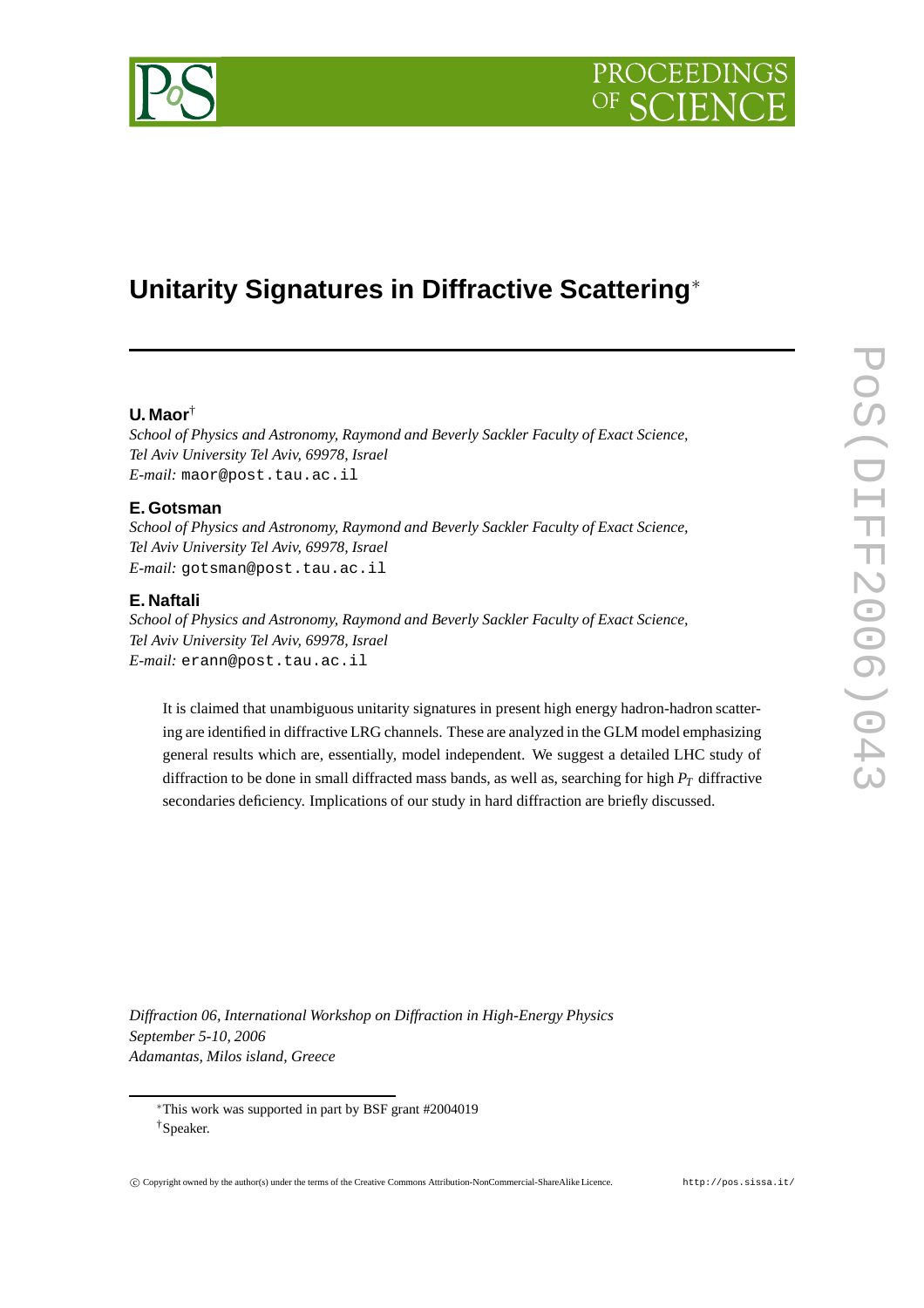# **1. Introduction**

The aim of this presentation is to search and identify unambiguous *s*-channel unitarity signatures in the high energy scattering data (both soft and hard). To this end, we shall utilize the GLM eikonal model [1, 2, 3] as a convenient platform to present qualitative features that we consider to be general. The utilization and further critical tests of these ideas are expected to be carried out in the LHC small *x* experiments (see Orava's and Royon's presentations in these Proceedings). It has also important implications for the analysis of Cosmic Rays air shower data, in particular the forthcoming AUGER results. We aim to translate our observations into concrete experimental propositions.

The bulk of the following will be devoted to soft scattering, where the presentation is relatively simple. This will be followed by a brief summary on the extension of the presented analysis to hard diffraction in *ep* and *pp* scattering. Special attention will be given to LRG survival probabilities in both soft and hard diffraction.

## **2.** *S***-Channel Unitarity and the Eikonal Model**

As a consequence of our inability to execute QCD calculations in the non-perturbative regime, high energy soft scattering is commonly described by the Regge-pole model [4]. Its key leading ingredient is the Pomeron, whose linear *t*-dependent trajectory is specified by  $\alpha_p(0)$  and  $\alpha'_p$ . Donnachie and Landshoff (DL) have promoted [5] a successful Regge parametrization for total and elastic hadron-hadron cross sections in which  $\alpha_P(0) = 1 + \varepsilon = 1.08$ . The fitted slope [6] is  $\alpha'_{\!} = 0.25 \text{ GeV}^{-2}$ . This simple parametrization is bound to eventually violate *s*-channel unitarity, since  $\sigma_{el}$  grows with energy as  $s^{2\varepsilon}$  (modulo logarithmic corrections) while  $\sigma_{tot}$  grows as  $s^{\varepsilon}$ . The intriguing question is what is the energy at which the unitarity bound becomes significant. It is an easy exercise to check that the DL model, with its fitted global parameters, will violate the unitarity black disk bound (see the end of this Section) at very small impact parameter *b*, just above the present Tevatron energy. Indeed, CDF estimates [7]  $a_{el}(\sqrt{s} = 1800, b = 0) = 0.96 \pm 0.04$ . Note, though, that unitarity violations in a given model which are confined to small *b* have relatively little significance on its  $\sigma_{ot}$  and  $\sigma_{el}$  output. The energy dependence of the experimental SD cross section, in the ISR-Tevatron range, is much weaker than the observed approximate power dependence of <sup>σ</sup>*el* [8].

## **2.1 Single channel eikonal model**

The above theoretical difficulties are easily identified and eliminated once we take into account the corrections necessitated by *s*-channel unitarity. However, enforcing unitarity is a model dependent procedure. Indeed, in this workshop we were exposed to three, conceptually different, approaches to this problem (Goulianos, Selyugin and myself). In the following we shall confine ourselves to a Glauber type eikonal model [9]. In this approximation, the scattering matrix is diagonal and only repeated elastic re-scatterings are summed. Accordingly, we write

$$
a_{el}(s,b) = i \left( 1 - e^{-\frac{1}{2}\Omega(s,b)} \right).
$$
 (2.1)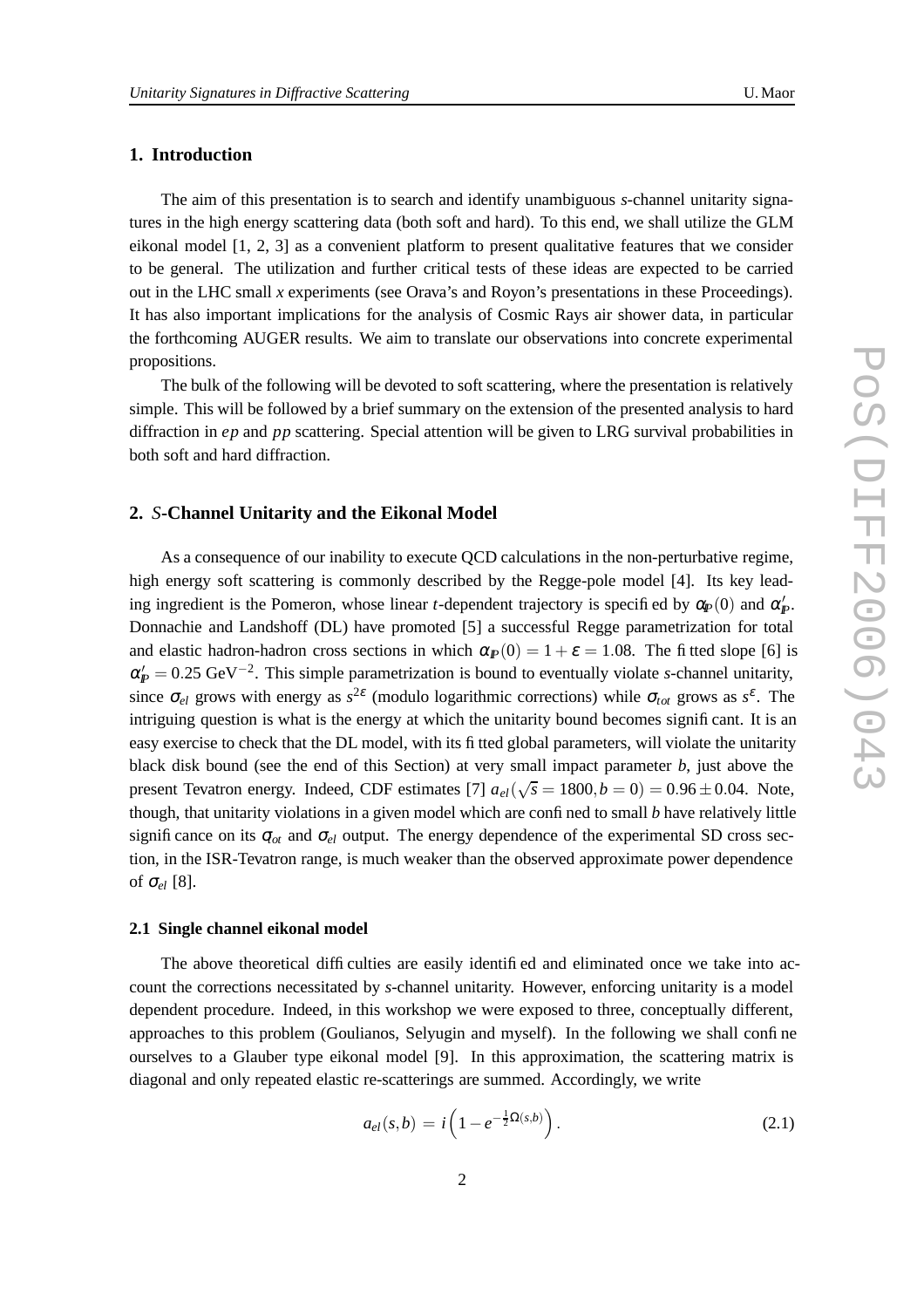Since the scattering matrix is diagonal, the single channel unitarity equation is written as

$$
2Im[a_{el}(s,b)] = |a_{el}(s,b)|^2 + G^{in}(s,b),
$$
\n(2.2)

with  $G^{in} = 1 - e^{-\Omega(s,b)}$ . It follows that  $P^{S}(s,b) = e^{-\Omega(s,b)}$  is the probability that the two initial hadrons reach the final inelastic interaction intact, regardless of their re-scatterings.

Eq. (2.1) is a general solution of Eq. (2.2) as long as Ω is arbitrary. In the eikonal model  $Ω$ is real and equals the imaginary part of the iterated input Born amplitude. The eikonalized output amplitude is imaginary, but its real part can be calculated [9]. In a Regge language we substitute  $s^{\alpha p} \to s^{\alpha p} e^{-\frac{1}{2}i\pi\alpha p}$ . In the general case, Eq. (2.2) implies a general unitarity bound,  $|a_{el}(s,b)| \leq 2$ , obtained when  $G^{in} = 0$ . This is an extreme option [10] in which asymptotically  $\sigma_{tot} = \sigma_{el}$ . This is formally acceptable but not very appealing. Assuming that  $a_{el}$  is imaginary, we obtain that the unitarity bound coincides with the black disk bound,  $| a_{el}(s,b) | \leq 1$  and  $\sigma_{el}(s,b)/\sigma_{tot}(s,b) \leq 1/2$ .

# **3. The GLM model**

## **3.1 Single channel GLM**

The GLM model [1] is an eikonal model originally conceived to explain the mild energy dependence of soft diffractive cross sections. In this model we take a DL type Pomeron exchange amplitude input in which  $\alpha_p(0) = 1 + \Delta_s > 1$ . The simplicity of the model derives from the observation that the eikonal approximation with a central Gaussian input (corresponding to an exponential slope of  $d\sigma_{el}/dt$ ) can be calculated analytically. This is, clearly, an over simplification, but it reproduces the bulk of the data well, i.e. the total and the forward elastic cross sections. Accordingly, the eikonal input DL type *b*-space opacity is

$$
\Omega^{S}(s,b) = v_{S}(s)\Gamma^{S}(s,b), \qquad (3.1)
$$

where  $v_S(s) = \sigma^S(s_0)(s/s_0)^{\Delta_S}$ ,  $R_S^2(s) = R_0^2 + 4\alpha'_P \ln(s/s_0)$  and the soft profile

$$
\Gamma^{S}(s,b) = \frac{1}{\pi R_{S}^{2}(s)} e^{-b^{2}/R_{S}^{2}(s)},
$$

defined so as to keep the normalization  $\int d^2b\Gamma^S(s,b) = 1$ . One has to distinguish between the model input and output. The key observation is that the  $\Delta$ <sup>S</sup> and  $v_s$  are input information, not bounded by unitarity, and should not be confused with DL input. Obviously,  $\Delta$ <sub>*S*</sub> >  $\varepsilon$ . In a nonscreened DL type model with a Gaussian profile the relation  $B_{el} = R_S^2(s)/2$  is exact. In a screened model, like GLM,  $B_{el} > R_S^2(s)/2$ . With this input we obtain [1] analytical expressions for  $\sigma_{tot}$ ,  $\sigma_{el}$ and  $\sigma_{in}$  which are easy to calculate. Note that  $\sigma_{el}/\sigma_{tot}$  is a single variable function of  $v_S(s)$ . Given this experimental ratio, we can calculate [2] an "experimental" value of  $v_s(s)$ , independent of the free parameters adjustment. The GLM model, with  $\Delta$ <sub>S</sub> = 0.10, provides an excellent reproduction of ISR-Tevatron  $\sigma_{tot}$ ,  $\sigma_{el}$  and  $B_{el}$ .

The formalism presented above is extended to diffractive (soft and hard) *b*-space amplitudes which are suppressed by the probability  $\sqrt{P^S(s,b)}$  due to the soft re-scattering of the initial interacting hadrons. We denote the *b*-space input diffractive amplitude by  $M_D(s, b)$ . The unitarized output amplitude is  $M_D(s,b)e^{-\frac{1}{2}\Omega^S(s,b)}$ . A unitarized non-elastic integrated diffractive cross section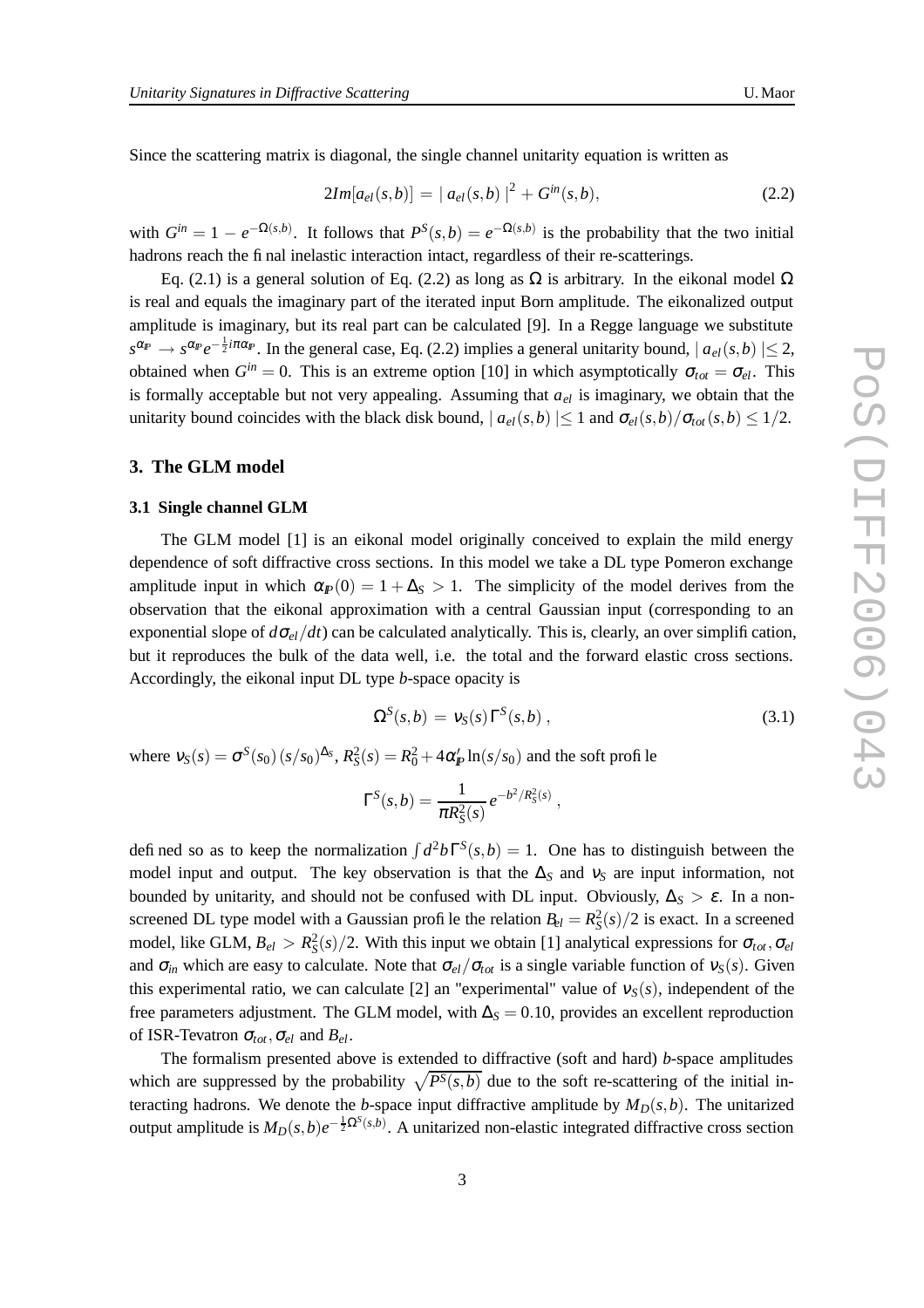screened by soft re-scatterings of the initial hadrons is obtained by convoluting its *b*-space input amplitude square with the probability  $P<sup>S</sup>$  leading to a suppression factor [1, 2]

$$
S_D^2 = \frac{\sigma_D^{out}}{\sigma_D^{in}} = \frac{\int d^2b \, | \, M_D(s,b) \, |^2 \, P^S(s,b)}{\int d^2b \, | \, M_D(s,b) \, |^2}.
$$
\n(3.2)

Note that the input  $M_D(s,b) = v_D(s)\Gamma^D(s,b)$ , enables us to factor out and eliminate  $v_D^2$ . Associating diffractive processes with LRG signatures, the above suppression factor is identical to Bjorken's LRG survival probability [11]. The approximation just presented underestimates the full screening effects as it neglects the re-scatterings of the final state diffractive products. We consider, thus,  $\sigma_D^{out}$ as an upper limit of the unitarized diffractive cross section. In the GLM model we assume both elastic and diffractive input amplitudes to be central Gaussians. This enables an analytic solution in which  $S_D^2$  depends on just two input parameters  $v_S$  and  $a_D(s) = R_S^2(s)/R_D^2(s) > 1$ .

$$
S_D^2 = \frac{a_D(s)\gamma[a_D(s), \nu_S(s)]}{[\nu_S(s)]^{a_D(s)}},
$$
\n(3.3)

where  $\gamma(a,x) = \int_0^x z^{a-1} e^{-z} dz$  denotes the incomplete Euler gamma function. In an investigation of a few diffractive channels at a given energy,  $v_S$  and  $R_S^2(s)$  are fixed while  $R_D^2$  depends on the investigated channel.

The above has been utilized [1] to calculate single diffraction cross sections in the GLM model. Whereas  $\sigma_{tot}$  and  $\sigma_{el}$ , behave asymptotically as  $\ln^2(s/s_0)$ ,  $\sigma_{sd}$  behaves as  $\ln(s/s_0)$ , due to the  $e^{-\Omega}$ factor. In the high energy limit we have,  $\sigma_{sd}/\sigma_{tot} \rightarrow 0$  and  $\sigma_{el}/\sigma_{tot} \rightarrow 1/2$ .

## **3.2 Extension to a multi channel model**

The failure of a single channel eikonal model to reproduce the diffractive energy dependence is inherent. This problem is traced to the single channel basic input assumption,  $\sigma_D/\sigma_{el} \ll 1$ , which is not compatible with the data. This problem is resolved in a multi channel approach [3] where the revised model has improved diffractive (specifically SD) predictions, while maintaining the excellent single channel reproductions of the forward elastic amplitude and its results on LRG survival probabilities [2].

In the simplest approximation we consider diffraction as a single hadronic state. We have, thus, two orthonormal wave functions,  $\Psi_h$  the wave function of the incoming hadron and  $\Psi_D$  the wave function of the outgoing diffractive system initiated by the incoming hadron, which satisfy  $\langle \Psi_h | \Psi_D \rangle = 0$ . Consider a base of two wave functions  $\Psi_1$  and  $\Psi_2$  which are diagonal with respect to the interaction operator **T**. In this representation,  $\Psi_h$  and  $\Psi_D$  can be written as

$$
\Psi_h = \alpha \Psi_1 + \beta \Psi_2, \tag{3.4}
$$

$$
\Psi_D = -\beta \Psi_1 + \alpha \Psi_2. \tag{3.5}
$$

where,  $\alpha^2 + \beta^2 = 1$ . The amplitude of the interaction is

$$
A_{i,k} = \langle \Psi_i \Psi_k \mid \mathbf{T} \mid \Psi_{i'} \Psi_{k'} \rangle = a_{i,k} \, \delta_{i,i'} \, \delta_{k,k'}.
$$

The amplitudes of each channel  $(i, k)$  satisfy the diagonal unitarity condition, Eq. (2.1) and Eq. (2.2). As in a single channel  $a_{i,k}(s,b) = i(1 - e^{-\frac{1}{2}\Omega_{i,k}(s,b)})$ ,  $G_{i,k}^{in} = 1 - e^{-\Omega_{i,k}(s,b)}$  and  $\Omega_{i,k} = v_{i,k}(s) \Gamma_{i,k}(s,b)$ ,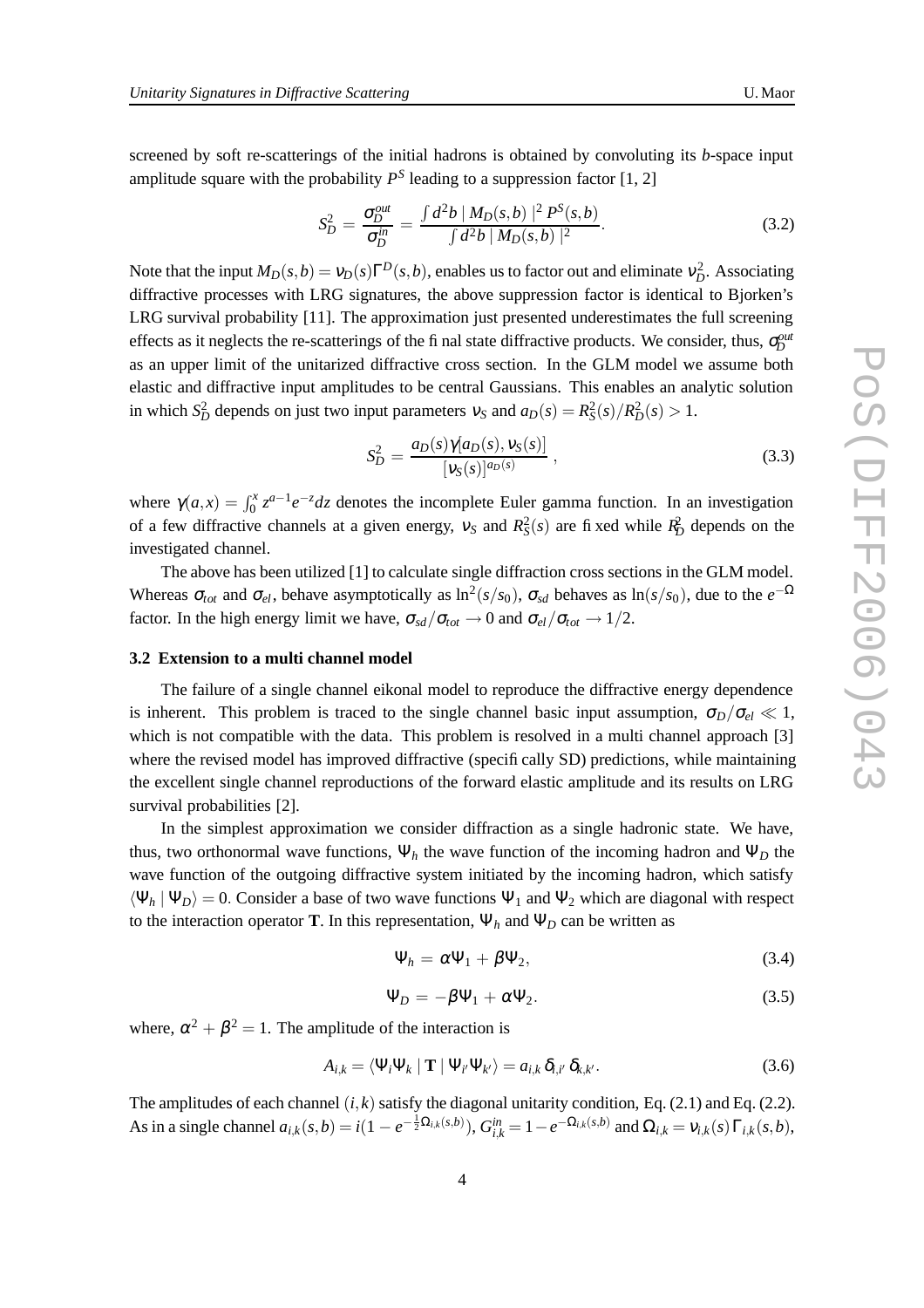

**Figure 1:** Integrated SD data and a two channel model fit.

with  $v_{i,k} = \sigma_{i,k}(s_0)(s/s_0)^{\Delta}$ . The probability of two initial interacting hadrons, *i* and *k*, to reach their final inelastic interaction intact, regardless of the initial re-scatterings, is  $P_{i,k}(s,b) = e^{-\Omega_{i,k}(s,b)}$  $[1 - a_{i,k}(s,b)]^2$ .

Assume an interaction of two hadrons  $(a, b)$  for which we consider elastic and diffractive vertices, we obtain four possible re-scattering channels  $(a,b)$ ,  $(a^*,b)$ ,  $(a,b^*)$  and  $(a^*,b^*)$ . For pp or  $p \bar{p}$  scattering the number of channels is reduced to three. For simplicity we neglect the small double diffraction channel and consider only elastic and SD final states, ending with a two channel model. In this representation we have

$$
a_{el}(s,b) = a_{1,1}(s,b) + 2\beta^2 \left[ a_{1,2}(s,b) - a_{1,1}(s,b) \right],\tag{3.7}
$$

$$
a_{sd}(s,b) = \alpha \beta \left[ a_{1,2}(s,b) - a_{1,1}(s,b) \right]. \tag{3.8}
$$

In GLM we assume (different) central Gaussian profiles for  $\Omega_{1,1}$  and  $\Delta\Omega = \Omega_{1,2} - \Omega_{1,1}$ . This enables a successful reproduction of  $\sigma_{tot}$ ,  $\sigma_{el}$ ,  $\sigma_{sd}$  and  $B_{el}$  [3] in the ISR-Tevatron range. In Fig. 1 we show a reproduction of the integrated SD cross sections. Note that the experimental points are too scattered to provide a rigorous phenomenological test. A global analysis of diffractive channels (soft or hard) depends crucially on a reliable and unique algorithm which defines a diffractive system. The diversity of algorithms used by the experimental groups is a severe obstacle in the pursuit of a more reliable analysis.

Following the calculation of  $S_D^2$  in a single channel model, see Eq. (3.2), we can obtain an expression for  $S_D^2$  in a two channel model. However, we are reminded that in a multi channel model each channel of interest has its own dependence on  $\alpha$  and  $\beta$ . Let us consider a central exclusive diffractive di-jets (or Higgs) production  $(p + p \rightarrow p + LRG + H + LRG + p)$  for which [12]

$$
S_{CD}^{2}(s) = \frac{\int d^{2}b_{1}d^{2}b_{2}e^{i(\vec{p}_{1t}\cdot\vec{b}_{1}+\vec{p}_{2t}\cdot\vec{b}_{2})}e^{-\Omega((\vec{b}_{1}+\vec{b}_{2})^{2})}N^{2}}{\int d^{2}b_{1}d^{2}b_{2}e^{i(\vec{p}_{1t}\cdot\vec{b}_{1}+\vec{p}_{2t}\cdot\vec{b}_{2})}D^{2}}, \qquad (3.9)
$$
\n
$$
N = \left(1 - 2\beta^{2}a_{D}\left((\vec{b}_{1}+\vec{b}_{2})^{2}\right)\right)A_{H}(p \to p;b_{1})A_{H}(p \to p;b_{2})
$$
\n
$$
-2\alpha\beta a_{D}\left((\vec{b}_{1}+\vec{b}_{2})^{2}\right)\left\{A_{H}(p \to p;b_{1})A_{H}(p \to D;b_{2})+A_{H}(p \to D;b_{1})A_{H}(p \to p;b_{2})\right\}, \qquad (3.10)
$$
\n
$$
D = (1 - 2\beta^{2})A_{H}(p \to p;b_{1})A_{H}(p \to p;b_{2})
$$
\n
$$
-2\alpha\beta\left\{A_{H}(p \to p;b_{1})A_{H}(p \to D;b_{2})+A_{H}(p \to D;b_{1})A_{H}(p \to p;b_{2})\right\}. \qquad (3.11)
$$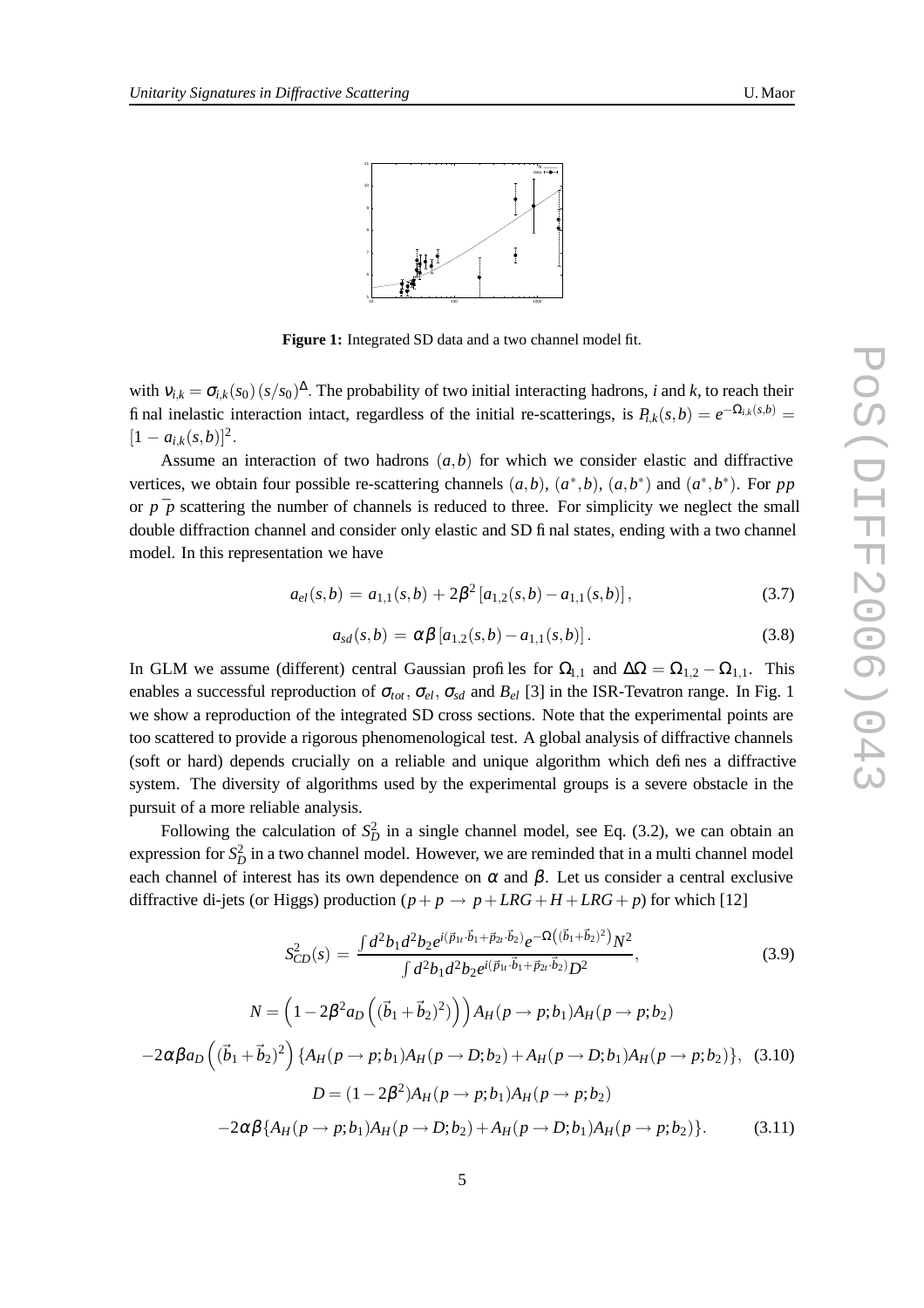We follow the philosophy and notation of Ref. [3]

$$
a_D(b) = 1 - e^{\frac{1}{2}\Delta\Omega(b)}.
$$
\n(3.12)

 $\Omega$  and  $\Delta\Omega$  are parametrized as central Gaussians, with corresponding radii  $R_{S,p}^2$  and  $R_{S,D}^2$ . The hard diffractive amplitudes  $A_H$  are approximated as central Gaussians, with radii  $R_{H,p}^2$  and  $R_{H,D}^2$ . We fi x the soft parameters from GLM two channel global fit [3] and the hard parameters from *J*/Ψ elastic and inelastic photoproduction. For details see Ref. [13].

The GLM output for soft scattering is summarized in the upper Table. Its interpretation and consequences will be discussed in the next Section. The survival probabilities listed in the lower Table correspond to Higgs or di-jets produced in hard two LRG exclusive central diffraction.

| $\sqrt{s}$ [GeV] | $\sigma_{tot}^{DL}$ [mb] | $\sigma_{tot}^{GLM}$ [mb] | $\sigma_{el}^{GLM}$ [mb] | $\sigma_{sd}^{GLM}[\text{mb}]$ | $B_{ol}^{GLM}[\rm{GeV}^{-2}]$ | $S_{SD}^2$ (GLM) |
|------------------|--------------------------|---------------------------|--------------------------|--------------------------------|-------------------------------|------------------|
| 540              | 60.1                     | 62.0                      | 12.3                     | 8.7                            | 14.9                          | 0.357            |
| 1800             | 72.9                     | 74.9                      | 15.9                     | 10.0                           | 16.8                          | 0.174            |
| 14000            | 101.5                    | 103.8                     | 24.5                     | 12.0                           | 20.5                          | 0.041            |
| 30000            | 114.8                    | 116.3                     | 28.6                     | 12.7                           | 22.0                          | 0.022            |
| 60000            | 128.4                    | 128.7                     | 32.8                     | 13.2                           | 23.4                          | 0.012            |
| 90000            | 137.2                    | 136.5                     | 35.6                     | 13.5                           | 24.3                          | 0.008            |
| 120000           | 143.6                    | 142.2                     | 37.6                     | 13.7                           | 24.9                          | 0.006            |

We present  $S_{CD}^2$  calculated in GLM one and two channels [2, 12], as well as KKMR [14, 13].

| $\sqrt{s}$ (GeV) |       |      | $S_{CD}^2$ (GLM, 1CH)   $S_{CD}^2$ (GLM, 2CH)   $S_{CD}^2$ (KKMR, 2CH) |
|------------------|-------|------|------------------------------------------------------------------------|
| 540              | 13.1% | 5.1% | $6.0\%$                                                                |
| 1800             | 8.9%  | 4.4% | 4.5%                                                                   |
| 14000            | 5.2%  | 2.7% | 2.6%                                                                   |

## **4. Discussion**

We claim that most of the GLM results are general and wish to investigate their experimental consequences. To this end we shall be assisted, when needed, by comparisons of the GLM output with other relevant models predictions. This is carried out with a relative ease in *b*-space.

1) Even though DL is a model with no, or very weak, unitarity corrections, there is no significant difference between the values of <sup>σ</sup>*tot* predicted by DL and GLM up to the top Cosmic Rays energies. As noted, the explanation for this "paradox" is that the DL amplitude violations of *s*-unitarity are confined, even at super high energies, to small *b* which does not contribute significantly to the elastic amplitude. The LHC study of  $\sigma_{tot}$  and  $\sigma_{el}$  is not expected, thus, to significantly add to our knowledge on unitarity signatures at high energies. The need for survival probabilities so as to reproduce the experimental soft SD cross section and the hard di-jets rates, is the most compelling existing evidence supporting an observation of unitarization signatures. The study of high energy soft and hard diffraction serves, therefor, as a unique probe of *s*-channel unitarity. Estimates of *S* 2 by most existing models are compatible, regardless of their different formulations [13]. We note, though, that *S* 2 is an integrated observable and stress that an in depth analysis of the role of unitarity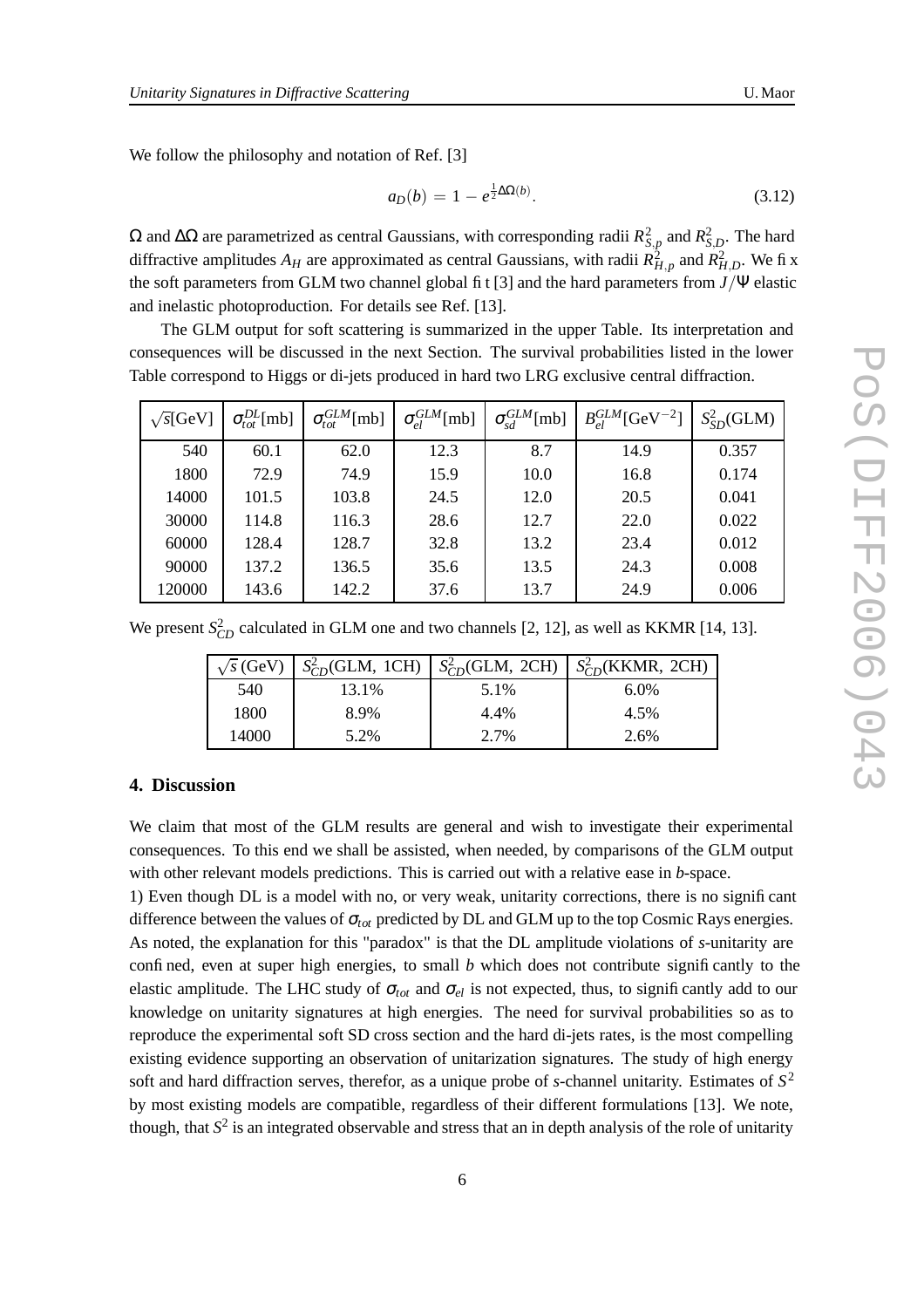

**Figure 2:** DL elastic  $\mathbb{P}$  (left), and GLM 2Ch elastic (middle) and diffractive (right) amplitude outputs.

in LHC diffraction has to concentrate on differential distributions of the investigated observables. 2) There is a major difference between the unitarized elastic and diffractive *b*-space amplitudes even though both inputs are central in *b*. The output suppressed elastic amplitude is different from a Gaussian, but it maintains its *b*-centrality. On the other hand, the diffractive output changes to a peripheral distribution peaking at higher *b*. This is a direct consequence of the survival probability *b*-dependent suppression  $e^{-\frac{1}{2}\Omega^{S}}$ , which is exceedingly small at small *b* and decreases at higher *b* values. This is shown in Fig. 2. These properties are general and do not depend on the specifics of the eikonal model or its GLM simplification. They are a consequence of the well established *b*-centrality of the input elastic amplitude. The GLM assumed central Gaussian behavior in *b*-space for both inputs simplifies the calculation, but does not change the general features of the output. This output is compatible with the Pumplin bound [15],  $\sigma_{el}(s,b) + \sigma_{diff}(s,b)/\sigma_{tot}(s,b) \leq 1/2$ , regardless of the elastic and diffractive input profile details. Indeed, a check of our results at the Planck scale show  $\sigma_{tot} = 1010$  mb with a black disk soft profile, which implies diminishing rates for soft and hard diffraction at exceedingly high energies, well above Cosmic Rays range. This picture is bound to have its effect on Cosmic Rays studies.

3) Goulianos has been promoting his flux renormalization model [8] (for the latest version see these Proceedings). This is a phenomenological procedure which formally does not enforce unitarity, but, rather, a bound of unity on the Pomeron flux in diffractive processes. The Pomeron flux is not uniquely defined so this should be regarded as an ad hoc parametrization. Nevertheless, it has scored an impressive success in reproducing the soft and hard diffractive data in the ISR-Tevatron range. The implied survival probabilities of this procedure are compatible with GLM and KKMR. The model is based on a suppression factor for the diffractive channels which is *t* (and, thus, *b*) independent. Even though an output diffractive cross section is reduced relative to its input, there is no change, beside normalization, of the output profile and the Pumplin bound is violated at small *b*. The model should be tested, and compared to unitarized models, by checking differential observables where unitarity re-scatterings, missing in Goulianos model, can be assessed.

4) We list below two obvious and unique experimental consequences of the small *b* suppression of the diffractive amplitude.

a) Small *b* is associated with high  $P_{\perp}$ . The small *b* suppression should induce a reduction in the expected number of high *P*<sup>⊥</sup> secondaries in LHC diffractive channels.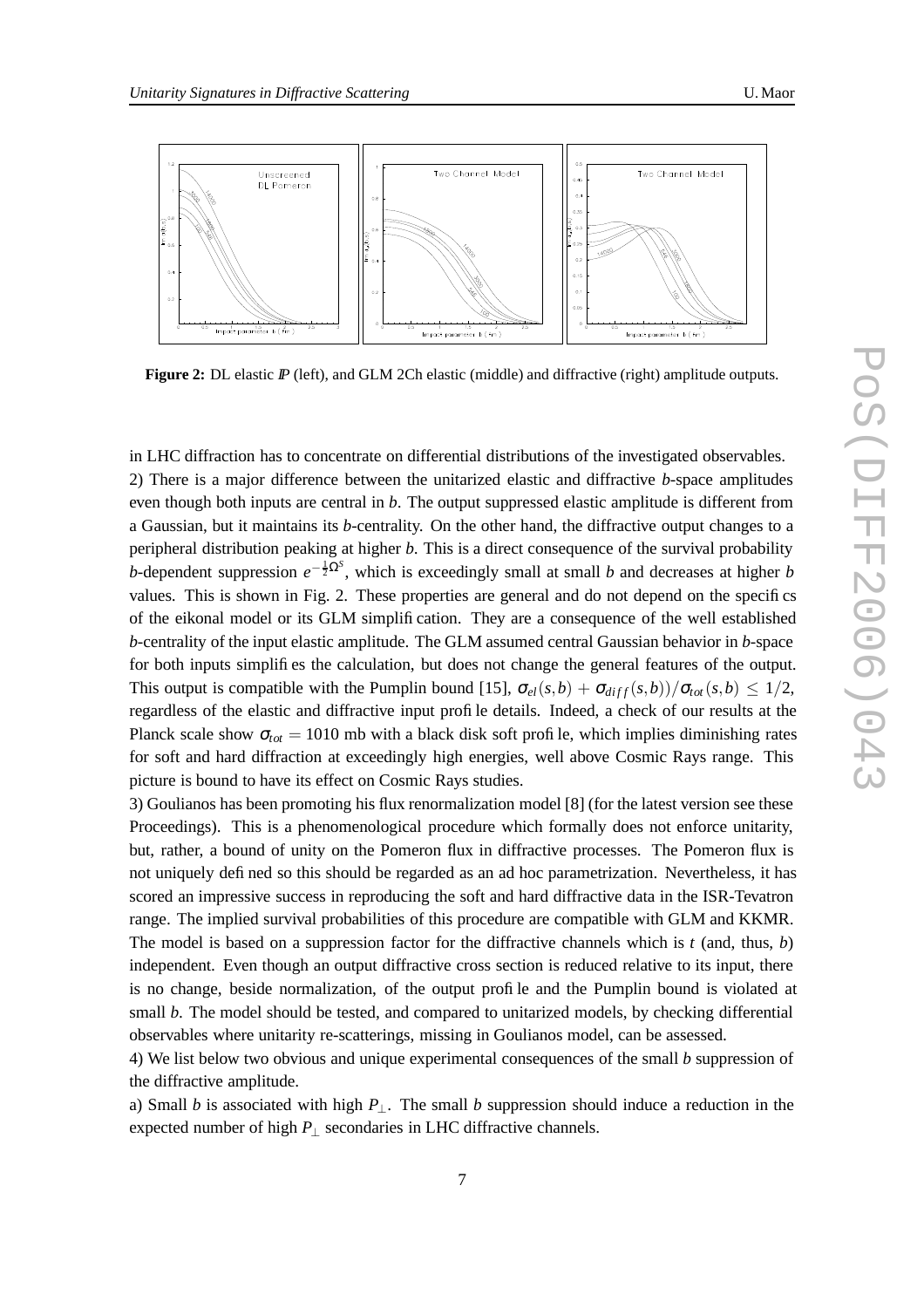b) Re-scatterings induce dips in  $d\sigma/dt$  of elastic and diffractive channels. These dips should be observed in  $d\sigma_{sd}/dt$ . Since the SD forward slope depends on the diffracted mass, this analysis should be carried out in narrow mass bins. Such dips were not found in the ISR and Tevatron, but the analysis did not have a mass resolution. A similar analysis can be executed in LRG dijets production [12]. A major obstacle in the way of such analysis is that it is very sensitive to the *b*-structure of  $\Gamma^{S}$ . This observation is known from the studies of  $d\sigma_{el}/dt$  dips, where small changes in the suggested *b*-profile Γ *S* induce a severe shift of the number of dips and their location. Our studies show this sensitivity also in SD. As a result, we strongly recommend an analysis of SD differential cross section at narrow diffracted mass bands, but we are unable to offer a reliable prediction.

## **5. Eikonalization in Hard Diffraction**

Unitarity plays a dual role in hard diffraction. On the one hand, a hard partonic diffractive scattering process is screened by the soft re-scatterings of the spectator partons. This is the source of the spectator soft survival probability discussed in the previous Sections. In our context, we wish to examine if eikonalization is a viable procedure with which we can assess the role of unitarity in a strictly hard scattering. Note that the suppression due to gluon radiation from the partons participating in the hard scattering is included in the calculation of the hard amplitude through the Sudakov factor. Seemingly, this is an easy problem in which we associate the basic formulas of pQCD in the infinite momentum frame and the target rest frame. This is easily demonstrated in LLA *ep* DIS calculations.

Following Gribov, the interaction of a virtual photon with the target is written

$$
\sigma_{tot}^H \propto \int dz \, d^2 r_\perp \mid \Psi^{\gamma^*} \mid^2 \hat{\sigma}(x, r_\perp). \tag{5.1}
$$

 $\Psi^{\gamma*}(r_\perp, z)$  is the wave function of the  $q^-q$  system within the photon, *z* and  $(1-z)$  are the fractions of the photon energy carried by *q* and  $\frac{7}{4} = 4/Q^2$ . The SC due to the percolation of a *q* <sup>-</sup>*q* pair through the target is calculated in the eikonal approximation

$$
\hat{\sigma} = 2 \int d^2 b (1 - e^{-\frac{1}{2}\Omega^H}), \tag{5.2}
$$

where,  $\Omega^H(x, r_\perp; b_\perp) = \hat{\sigma}_{\text{input}}(x, r_\perp) \Gamma^H(b_\perp)$  in which  $\hat{\sigma}_{\text{input}}(x, r_\perp) = \frac{\pi^2}{3}$  $\frac{\tau^2}{3}r_\perp^2\alpha_S(4/r_\perp^2)$  $\frac{2}{1}$ )*xG*(*x*,4/*r*<sup>2</sup>)  $^2_{\perp}$ ). The suggestive interpretation of the above is to consider the expansion of  $2(1-e^{-\frac{1}{2}\Omega^H})$  so that the first term corresponds to the linear DGLAP (or BFKL) evolution, while the following non-linear terms, correspond to the SC induced in the high parton density small *x* domain.

We aim to obtain a unitarity bound for *xG*. To this end we start from a bound derived [16] in the dipole picture

$$
\frac{\partial^2 x G(x, Q^2)}{\partial y \partial \ln Q^2} < \frac{2}{\pi} R_H^2 Q^2,\tag{5.3}
$$

and combine it with LL DGLAP

$$
\frac{\partial^2 x G(x, Q^2)}{\partial y \partial \ln Q^2} = \frac{N_c}{\pi} \alpha_S x G(x, Q^2).
$$
\n(5.4)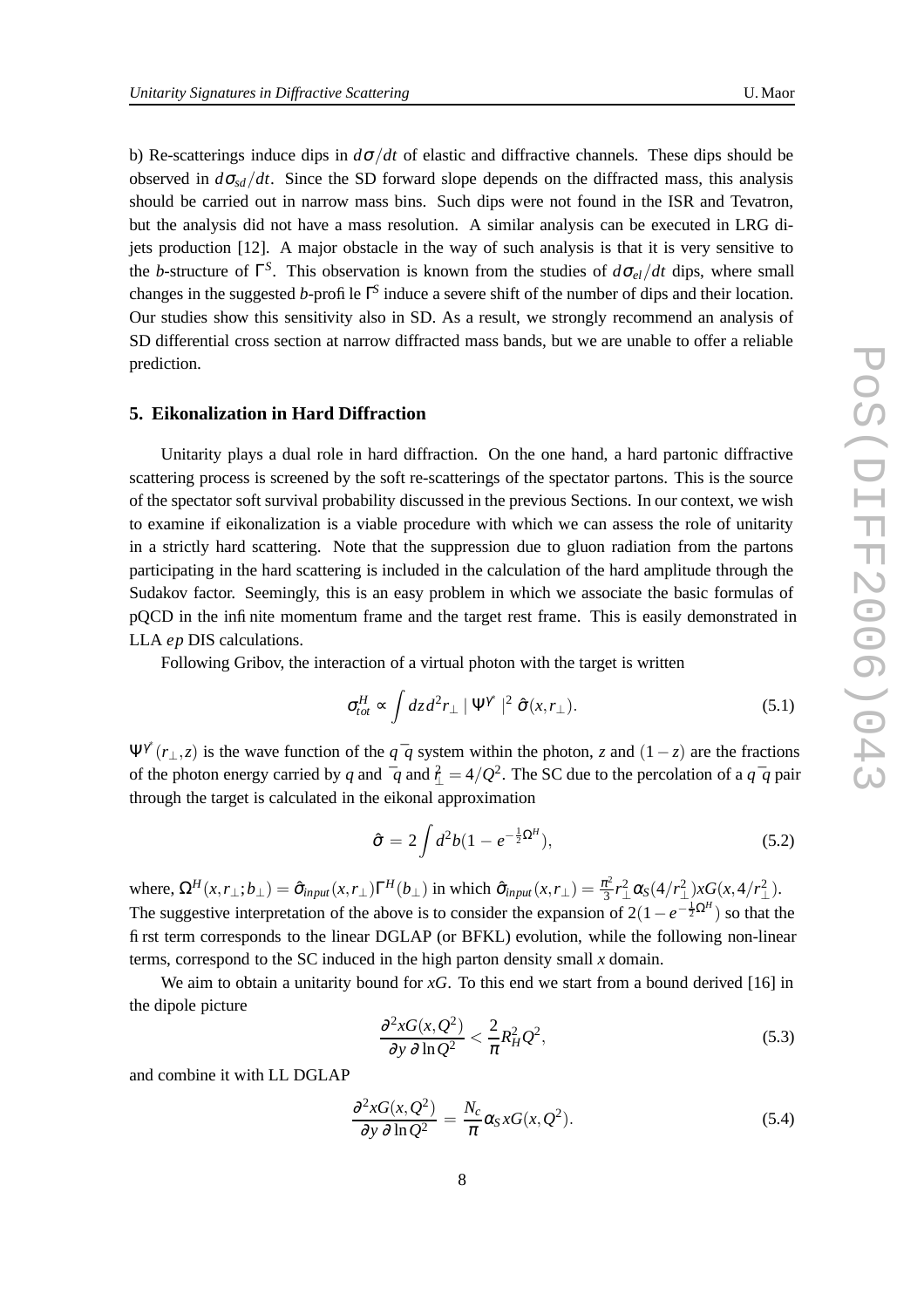At small enough *x*, we have in the LLA of DGLAP  $\frac{\partial^2 x G(x, Q^2)}{\partial y \partial \ln Q^2} = \frac{N_c}{\pi} \alpha_S x G(x, Q^2)$ . Therefore,

$$
xG(x, Q^2) < \frac{2}{\pi N_c \alpha_s(Q^2)} R_H^2 Q^2. \tag{5.5}
$$

 $R_H^2 = 2B_H$  is obtained from the differential cross section of HERA *J*/Ψ photoproduction.

For a correlated bound of interest, we start from a LLA DGLAP equation

$$
\frac{\partial xG(x, Q^2)}{\partial \ln Q^2} = \frac{Q^2}{3\pi^2} xG(x, Q^2).
$$
\n(5.6)

In the dipole approximation

$$
\frac{\partial xG(x,Q^2)}{\partial \ln Q^2} = \frac{Q^2}{3\pi^3} \sigma_{dipole}(x,r_\perp^2) = \frac{Q^2}{3\pi^2} \int db_\perp^2 Im \, d_{el}^H(x,r_\perp^2). \tag{5.7}
$$

 $a_{el}^H$  is the hard elastic scattering amplitude of a dipole at a fixed impact parameter. It evolves nonlinearly in the domain of high density QCD, bounded by unitarity  $| a_{el}^H | \leq 1$ . Setting  $a_{el}^H = 1$ , enables us to obtain a unitarity bound on  $\partial xG(x, Q^2)/\partial \ln Q^2$  which, for very small *x*, equals  $\partial F_2/\partial \ln Q^2$ . Fig. 3 displays *xG* and <sup>∂</sup>*F*2/<sup>∂</sup> ln*Q* 2 together with a few, relatively old, *xG*.d.f. and its *F*<sup>2</sup> logarithmic derivative predictions. The experimental signature implying that *xG* and <sup>∂</sup>*F*2/<sup>∂</sup> ln*Q* 2 are getting dangerously close to the unitarity bound, is that their fast increase with decreasing  $(x, Q^2)$  is being significantly moderated. This behavior was well reproduced by the GLM eikonal model. Similar success was attained in the calculation of *J*/Ψ photoproduction.

Despite its phenomenological success, the GLM program was unable to suggest definite unitarity signatures derived from the exceedingly small  $(x, Q^2)$  data. The reason for this failure is related to the fact that  $xG$  is a phenomenological p.d.f. obtained from a fit to the relevant data. The trigger for our investigations [17] were the early sets of p.d.f.'s, which predicted values for data points of *xG* and  $\partial F_2/\partial \ln Q^2$ , at very small  $(x, Q^2)$ , which were systematically too large. This problem was not present in GLM eikonal predictions for the small  $(x,Q^2)$  data. The over estimation at very low  $(x, Q^2)$  disappeared in later p.d.f.'s sets, which were obtained from a fit to an enlarged data base, which included the previous problematic experimental points. However, once again, the same problems were found for even smaller  $(x, Q^2)$  points which were not included in the fitted data base. The GLM model provided a unitarized reproduction of this data, which was followed by even more advanced, successful p.d.f.'s sets.

At this point it became clear that the existing data could not differentiate between a unitarized and a plain DGLAP evolution interpretation of the data. We conclude that unitarity corrections are, apparently, needed in the exceedingly small  $(x, Q^2)$  domain of DGLAP. However, the interpretation of this data should be done directly with the non-linear evolution equation [18] and utilizing more sophisticated modeling than GLM. This has been done by a few groups, GLM included, but is beyond the scope of this contribution. It is an open question if a conventional linear evolution can reproduce the exceedingly small *x* data which will be measured at the LHC.

## **References**

[1] E. Gotsman, E.M. Levin and U. Maor, *Z. Phys.* **C57** (1993) 667; *Phys. Rev.* **D49** (1994) R4321; *Phys. Lett.* **B353** (1995) 526; *Phys. Lett.* **B347** (1995) 424.